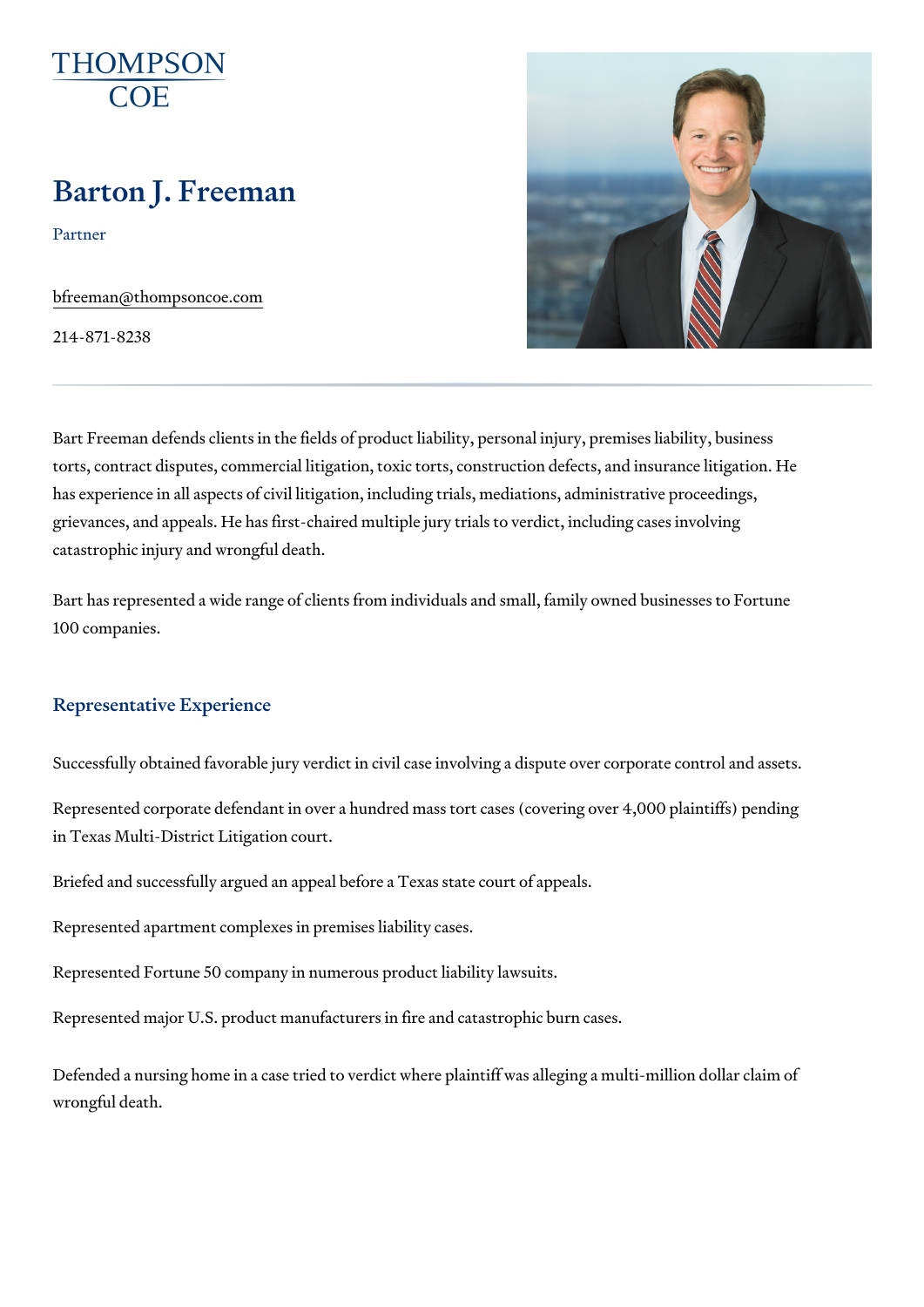In multiple cases tried to verdict, defended insurance companies against f vehicle accidents involving uninsured/underinsured drivers.

Defended manufacturers of motor vehicles involved in accidents with catas

Defended a trucking line in a multi-death and burn case involving an accid trailers and other motor vehicles.

Obtained summary judgment on behalf of defendant as to product liability plaintiffs in mass tort litigation.

Represented multiple foreign and domestic automobile manufacturers in pr commercial litigation.

#### Awards & Recognition

# DALLAS BAR FOUNDATION Fellow

# Related Services

[Business and C](https://www.thompsoncoe.com/people/barton-j-freeman/)ommercial

[Discov](https://www.thompsoncoe.com/people/barton-j-freeman/)ery

[Insura](https://www.thompsoncoe.com/people/barton-j-freeman/)nce

[Labor & Empl](https://www.thompsoncoe.com/people/barton-j-freeman/)oyment

[Products Liability &](https://www.thompsoncoe.com/people/barton-j-freeman/) Mass Torts

#### Education, Admissions & Activities

### EDUCATION

Southern Methodist University Dedman School of Law J.D., 1994

Duke University B.A., 1990

BAR ADMISSIONS

Texas

1994